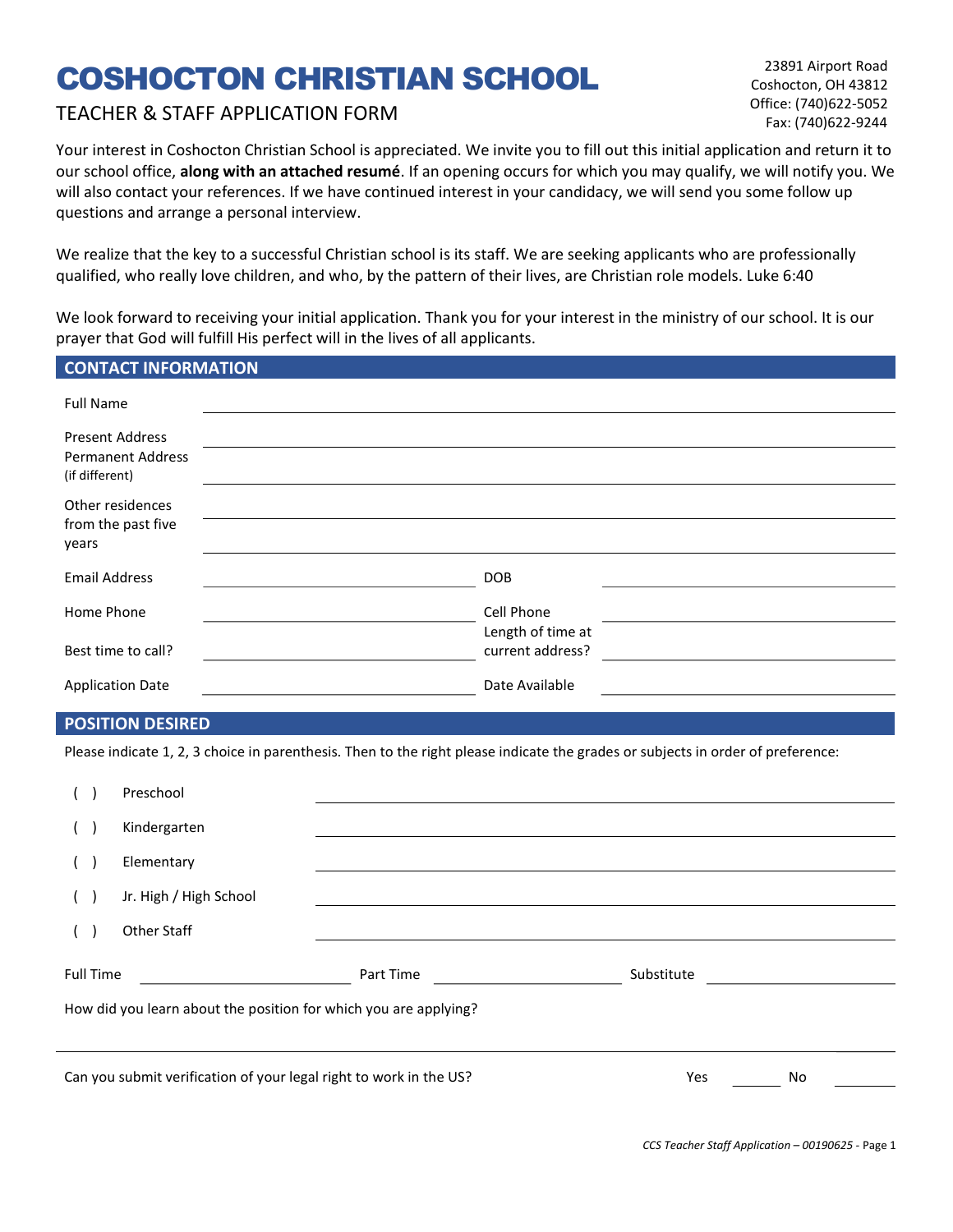## CHRISTIAN BACKGROUND

|                                                                                                          | *In your own handwriting, on a separate paper, briefly give your Christian testimony.                 |                                                                                                                                      |
|----------------------------------------------------------------------------------------------------------|-------------------------------------------------------------------------------------------------------|--------------------------------------------------------------------------------------------------------------------------------------|
| conduct? Yes______________ No ____________                                                               |                                                                                                       | Do you believe the Bible to be the ONLY inspired and infallible Word of God, our final authority in all matters of faith, truth, and |
|                                                                                                          |                                                                                                       |                                                                                                                                      |
| What is your local church affiliation?                                                                   |                                                                                                       | <u> 1989 - Johann John Stein, markin fan it ferstjer fan de ferstjer fan it ferstjer fan de ferstjer fan it fers</u>                 |
|                                                                                                          |                                                                                                       |                                                                                                                                      |
|                                                                                                          | In what church activities are you involved and with what degree of regularity?                        |                                                                                                                                      |
|                                                                                                          | What other Christian service have you done since becoming a Christian?                                |                                                                                                                                      |
|                                                                                                          | Are you capable of teaching a Bible class? ___________ If yes, what would be your subject preference? |                                                                                                                                      |
| the church of which you are a member?                                                                    |                                                                                                       | To what extent do you believe you should become involved in Sunday and other weekday ministries of the sponsoring church or          |
| Describe your routine of personal Bible study and prayer                                                 |                                                                                                       |                                                                                                                                      |
| PROFESSIONAL QUALIFICATIONS<br>school for inclusion in your personnel file.<br>What degrees do you hold? |                                                                                                       | *Please list your postsecondary education. Should you be offered a position, copies of your degree(s) must be provided to the        |
| Degree                                                                                                   | Date Received                                                                                         | Issuing Institution                                                                                                                  |
| Your Major(s)                                                                                            |                                                                                                       |                                                                                                                                      |
| Your Minor(s)                                                                                            |                                                                                                       |                                                                                                                                      |
|                                                                                                          |                                                                                                       |                                                                                                                                      |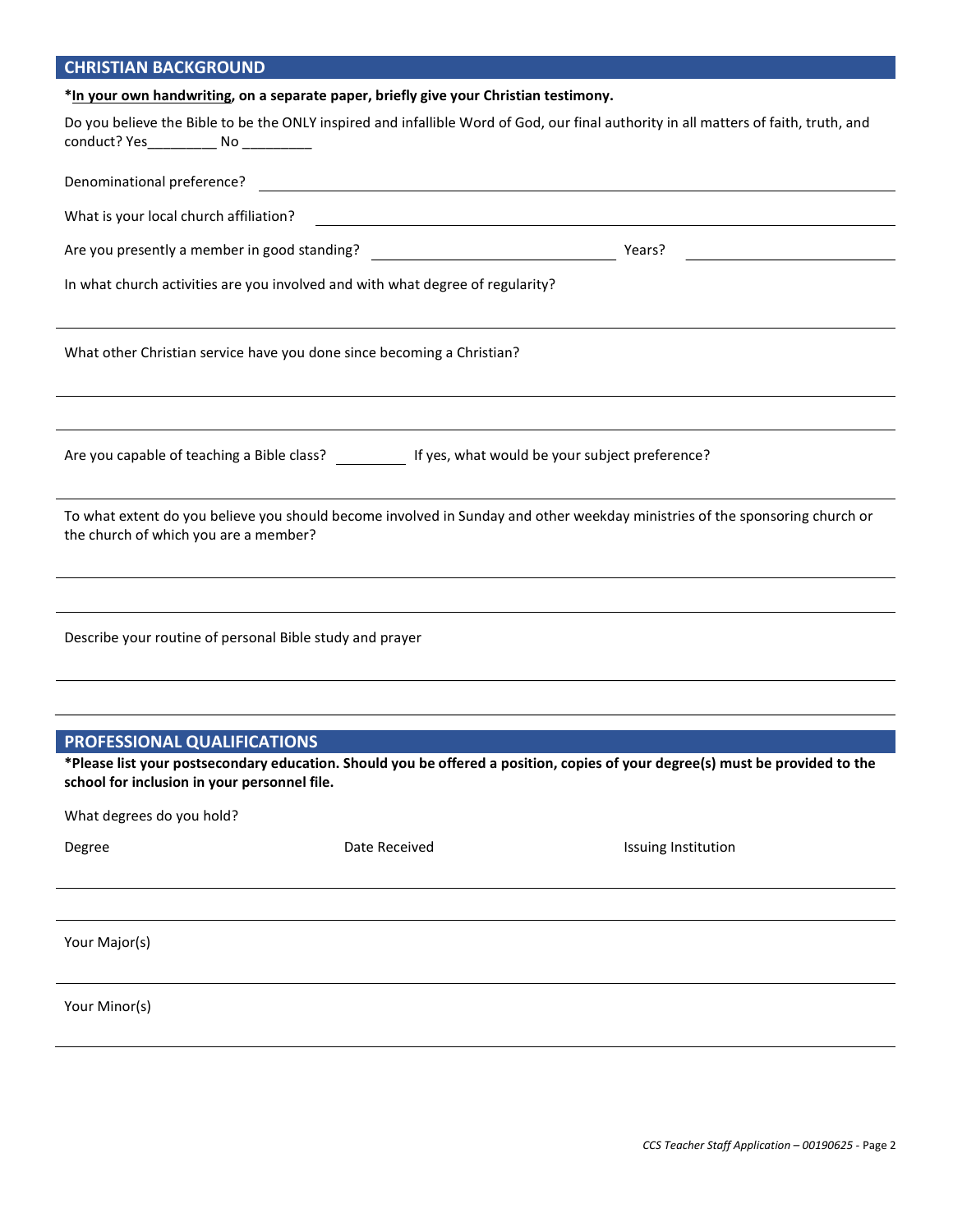| <b>PROFESSIONAL QUALIFICATIONS - continued</b>                                                                                                   |                                                                                                                      |                                             |
|--------------------------------------------------------------------------------------------------------------------------------------------------|----------------------------------------------------------------------------------------------------------------------|---------------------------------------------|
| Total semester or quarter units after date of bachelor's degree                                                                                  |                                                                                                                      |                                             |
| Sequentially list your teaching experience with most recent first:                                                                               |                                                                                                                      |                                             |
| School's Name                                                                                                                                    | Grades or Subjects                                                                                                   | Dates                                       |
|                                                                                                                                                  |                                                                                                                      |                                             |
|                                                                                                                                                  |                                                                                                                      |                                             |
|                                                                                                                                                  |                                                                                                                      |                                             |
|                                                                                                                                                  |                                                                                                                      |                                             |
| To what degree are you familiar with various Christian or secular textbooks series (i.e., ACSI, Abeka, Bob Jones, Saxon, Open Court<br>Reading)? |                                                                                                                      |                                             |
|                                                                                                                                                  |                                                                                                                      |                                             |
| Textbook series preferences?                                                                                                                     |                                                                                                                      |                                             |
| Do you have an ACSI Teaching Certificate?                                                                                                        | <u> 1989 - Johann Barn, mars et al. (b. 1989)</u>                                                                    |                                             |
|                                                                                                                                                  |                                                                                                                      | Remains valid for vears                     |
| Do you have a state teaching certificate?                                                                                                        | <u> 1989 - Johann Stoff, deutscher Stoffen und der Stoffen und der Stoffen und der Stoffen und der Stoffen und d</u> |                                             |
|                                                                                                                                                  |                                                                                                                      | Remains valid for ___________________ years |
| *Please attach photocopies of any certificates held.                                                                                             |                                                                                                                      |                                             |
| Have you had any courses in Christian Philosophy of Education? If so, where and when?                                                            |                                                                                                                      |                                             |

If not, would you be willing to take such a course by correspondence or otherwise?

#### PERSONAL PHILOSOPHY

\*On separate paper please label and succinctly answer in one or two paragraphs each of the questions below. \*Attach a typed copy of your personal Christian philosophy of education and how you would implement it in the classroom.

A. Why do you wish to teach or work in a Christian school?

B. What are the main characteristics that distinguish a Christian school from a public school?

C. After reading our Statement of Faith (pg. 8), do you strongly hold any doctrines that are not on that statement? (e.g. instrumental music should not be a part of a worship service, you should not eat pork, etc.) If yes, please list and describe.

D. What is your philosophy of discipline? Your attitude toward physical punishment?

E. What areas do you feel are your strengths? Weaknesses?

F. What do you believe about the origin of earth and mankind?

G. Frequently Christian schools enroll children from more than one evangelical denomination. How would you handle a child's question if you knew that it was theologically controversial, and the family's church held a different viewpoint than your own?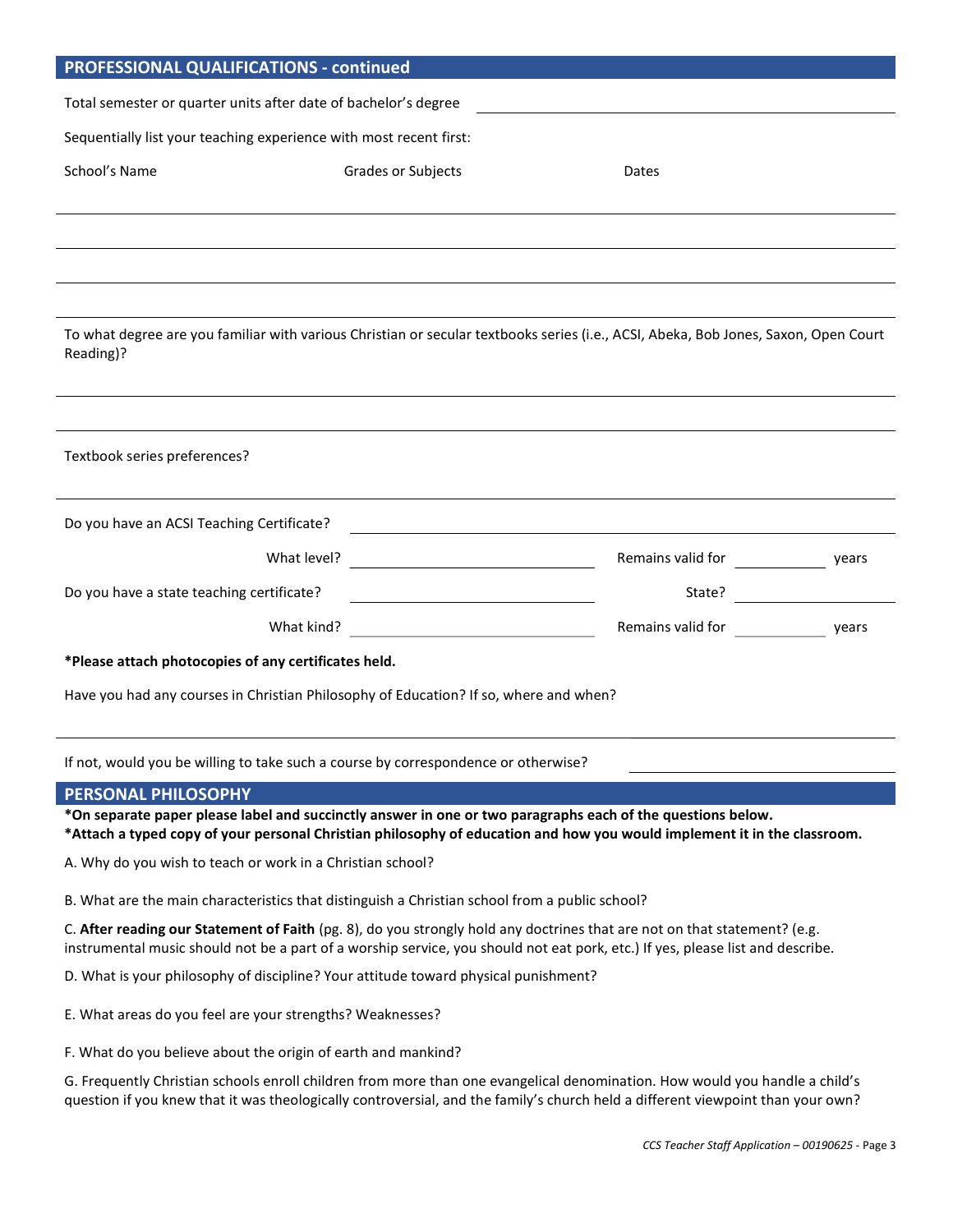|  | <b>EMPLOYMENT HISTORY</b> |  |
|--|---------------------------|--|
|  |                           |  |

| Please start with your current or most recent employer and work backwards for the past ten years. If necessary, you may follow |
|--------------------------------------------------------------------------------------------------------------------------------|
| the same format on the reverse                                                                                                 |

| 1. Position                                                                                                                         | Dates of Employment                                                              |
|-------------------------------------------------------------------------------------------------------------------------------------|----------------------------------------------------------------------------------|
| Address                                                                                                                             |                                                                                  |
|                                                                                                                                     |                                                                                  |
|                                                                                                                                     |                                                                                  |
| Supervisor's Name and Phone Number                                                                                                  |                                                                                  |
| Reason for Leaving                                                                                                                  |                                                                                  |
|                                                                                                                                     |                                                                                  |
|                                                                                                                                     |                                                                                  |
|                                                                                                                                     |                                                                                  |
| 2. Position<br><u> 1980 - Johann Barn, amerikan bestemannten bestemannten bestemannten bestemannten bestemannten bestemannten b</u> | Dates of Employment<br><u> 1989 - Johann Barn, mars eta bainar eta idazlea (</u> |
| Address                                                                                                                             |                                                                                  |
|                                                                                                                                     |                                                                                  |
|                                                                                                                                     |                                                                                  |
| Supervisor's Name and Phone Number                                                                                                  |                                                                                  |
| Reason for Leaving                                                                                                                  |                                                                                  |
|                                                                                                                                     |                                                                                  |
|                                                                                                                                     |                                                                                  |
|                                                                                                                                     |                                                                                  |
| 3. Position                                                                                                                         | Dates of Employment<br><u> 1989 - Johann Barn, mars ann an t-Amhainn an t-A</u>  |
| Address                                                                                                                             |                                                                                  |
|                                                                                                                                     |                                                                                  |
| Supervisor's Name and Phone Number                                                                                                  |                                                                                  |
| Reason for Leaving                                                                                                                  |                                                                                  |
|                                                                                                                                     |                                                                                  |
|                                                                                                                                     |                                                                                  |
|                                                                                                                                     |                                                                                  |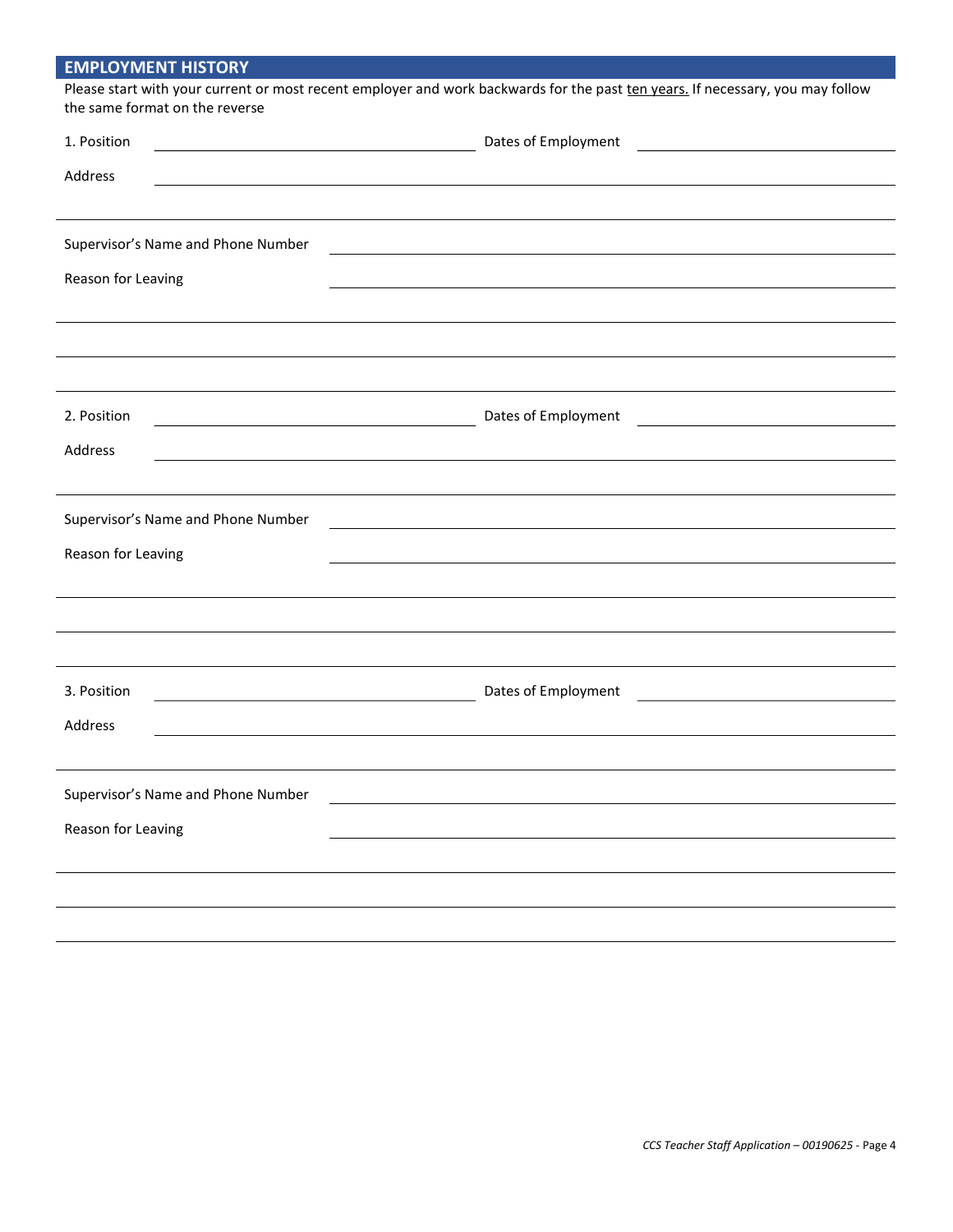| <b>EMPLOYMENT HISTORY - continued</b>                                                                                              |                                                                                                                                              |  |
|------------------------------------------------------------------------------------------------------------------------------------|----------------------------------------------------------------------------------------------------------------------------------------------|--|
| 4. Position<br><u> 1989 - Johann Barn, mars eta bainar eta baina eta baina eta baina eta baina eta baina eta baina eta baina e</u> | Dates of Employment<br><u> 1989 - Johann Stoff, deutscher Stoffen und der Stoffen und der Stoffen und der Stoffen und der Stoffen und de</u> |  |
|                                                                                                                                    |                                                                                                                                              |  |
| Address                                                                                                                            |                                                                                                                                              |  |
|                                                                                                                                    |                                                                                                                                              |  |
| Supervisor's Name and Phone Number                                                                                                 |                                                                                                                                              |  |
| Reason for Leaving                                                                                                                 |                                                                                                                                              |  |
|                                                                                                                                    |                                                                                                                                              |  |
|                                                                                                                                    |                                                                                                                                              |  |
|                                                                                                                                    |                                                                                                                                              |  |
| 5. Position                                                                                                                        | Dates of Employment<br><u> 1980 - Johann Barnett, fransk politik (d. 1980)</u>                                                               |  |
| Address                                                                                                                            |                                                                                                                                              |  |
|                                                                                                                                    |                                                                                                                                              |  |
| Supervisor's Name and Phone Number                                                                                                 |                                                                                                                                              |  |
|                                                                                                                                    |                                                                                                                                              |  |
| Reason for Leaving                                                                                                                 | <u> 1989 - Johann Stein, marwolaethau a bhann an t-Amhain an t-Amhain an t-Amhain an t-Amhain an t-Amhain an t-A</u>                         |  |
|                                                                                                                                    |                                                                                                                                              |  |
|                                                                                                                                    |                                                                                                                                              |  |
|                                                                                                                                    |                                                                                                                                              |  |
|                                                                                                                                    | Have you ever worked under a different name for any of the employers you have listed? If so, what was the name or names?                     |  |
|                                                                                                                                    | Have you served in the military? Yes______ No ______ If yes, what type of training or education did you receive?                             |  |
|                                                                                                                                    | Are you holding or have you already signed a contract for next year with any other educational institution? Yes _______ No ______            |  |
| <b>PERSONAL REFERENCES</b>                                                                                                         |                                                                                                                                              |  |
| return it with this application.                                                                                                   | Do not list family members or relatives for references. You will also need to sign the Reference Release Form that is attached and           |  |
|                                                                                                                                    | Give three references who are qualified to speak of your spiritual experience and Christian service.                                         |  |
| List your current pastor first.                                                                                                    |                                                                                                                                              |  |
| Name/Complete Address                                                                                                              | Phone<br>Position                                                                                                                            |  |
| 1.<br><u> 1980 - Johann Barbara, martxa alemaniar arg</u>                                                                          |                                                                                                                                              |  |
|                                                                                                                                    |                                                                                                                                              |  |
| 2.                                                                                                                                 |                                                                                                                                              |  |
|                                                                                                                                    |                                                                                                                                              |  |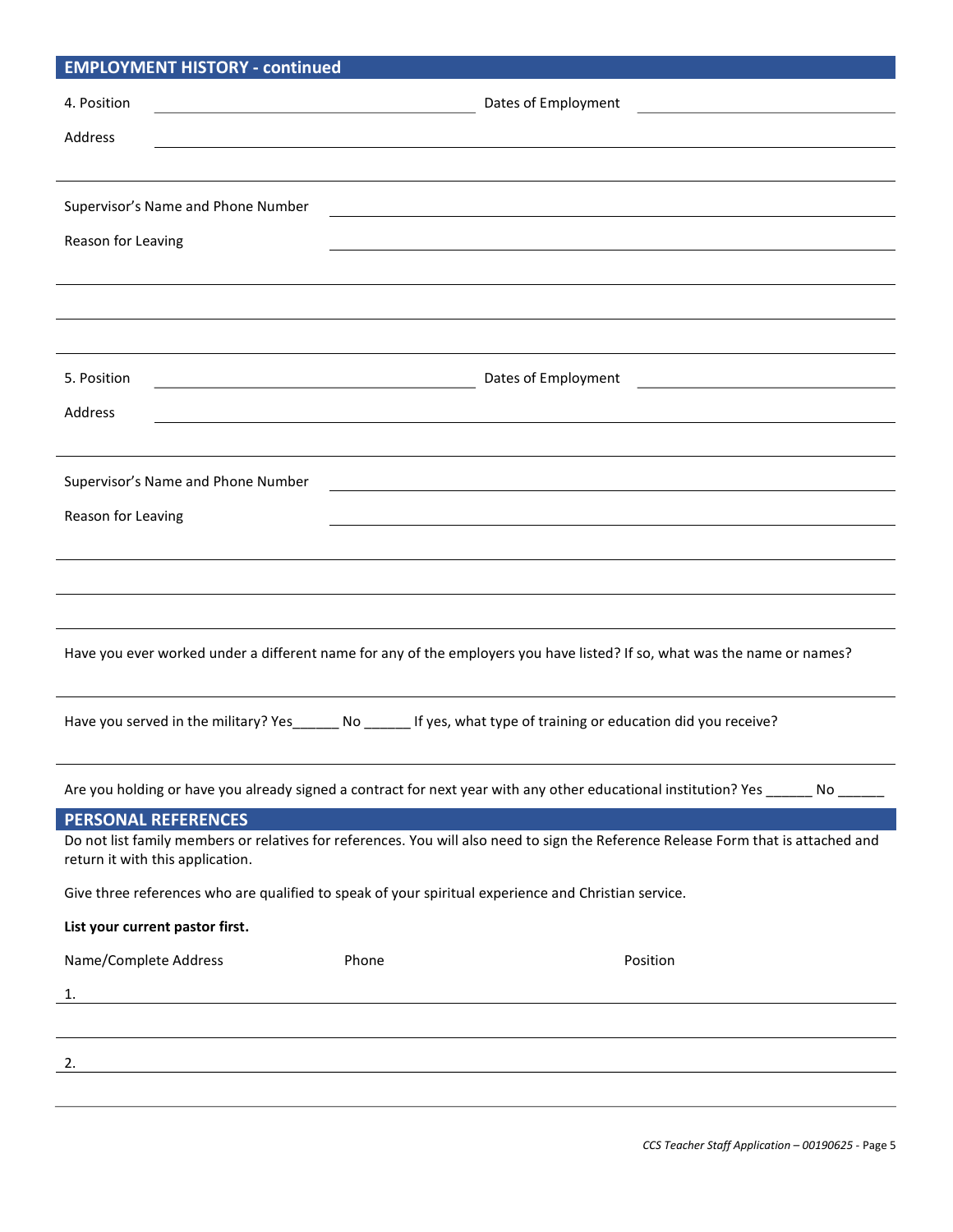3.

| Give three references who are qualified to speak of your professional training and experience. |
|------------------------------------------------------------------------------------------------|
|------------------------------------------------------------------------------------------------|

#### List your current or most recent principal or supervisor first.

| Name/Complete Address | Phone | Position |
|-----------------------|-------|----------|
| 1.                    |       |          |
|                       |       |          |
| 2.                    |       |          |
|                       |       |          |
| 3.                    |       |          |

| <b>PERSONAL INFORMATION</b> |                                                                                                                                                                                                                                                                                      |  |
|-----------------------------|--------------------------------------------------------------------------------------------------------------------------------------------------------------------------------------------------------------------------------------------------------------------------------------|--|
| Marital                     | Being a Christian role model in all aspects of life is a major requirement for this position. The Bible is our<br>standard for marriage and sexual conduct. It is a bona fide occupational requirement for staff to live by<br>those standards. Please indicate your marital status. |  |
|                             | Single ______ Engaged _______ Married ______ Separated ______ Divorced _______ Remarried _____                                                                                                                                                                                       |  |
|                             | Widow(er) _____ *Please attach explanation if divorced or remarried.                                                                                                                                                                                                                 |  |
|                             |                                                                                                                                                                                                                                                                                      |  |
|                             |                                                                                                                                                                                                                                                                                      |  |
| Family                      | Number of children                                                                                                                                                                                                                                                                   |  |
|                             | Ages ______ Fall Grade Levels _____                                                                                                                                                                                                                                                  |  |
|                             |                                                                                                                                                                                                                                                                                      |  |
|                             |                                                                                                                                                                                                                                                                                      |  |
| <b>Finances</b>             |                                                                                                                                                                                                                                                                                      |  |
| Personal Background         | Have you ever been dismissed, resigned to avoid being dismissed, or been asked to resign from a<br>position? Yes _______ No ______                                                                                                                                                   |  |
|                             | If yes, explain. Use the reverse side if necessary.                                                                                                                                                                                                                                  |  |
|                             |                                                                                                                                                                                                                                                                                      |  |
|                             |                                                                                                                                                                                                                                                                                      |  |
|                             | Have you ever been charged in civil or criminal proceedings with improprieties regarding children?<br>Yes _______ No _______ If yes, indicate the nature of suit, offense, date, court, and disposition.                                                                             |  |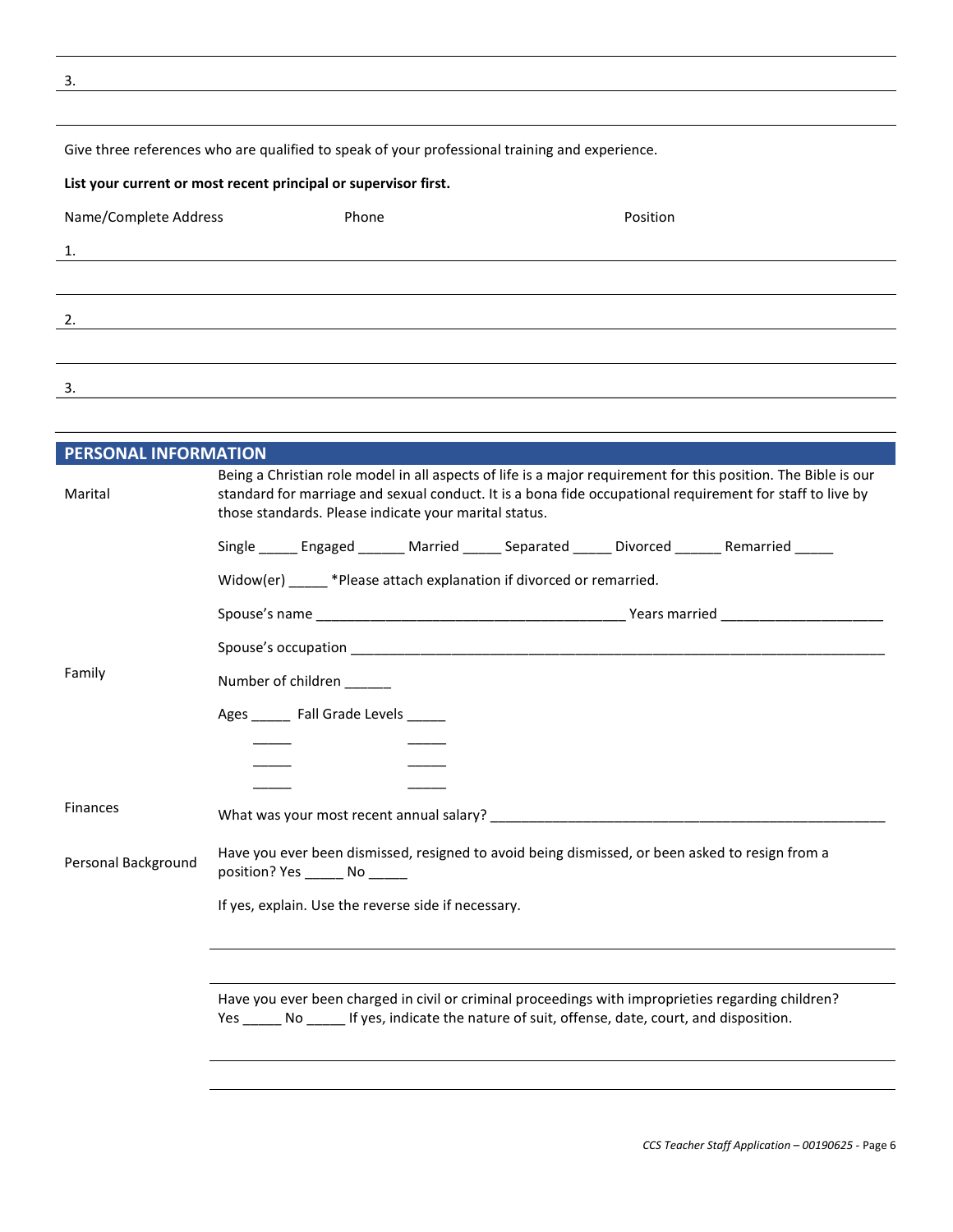| Ability                   | You have read the job description and essential functions for this position. Is there any reason why you<br>might be unable to perform the essential duties and responsibilities of the position for which you are<br>applying? Yes ______ No _____ If yes, please explain.                                       |
|---------------------------|-------------------------------------------------------------------------------------------------------------------------------------------------------------------------------------------------------------------------------------------------------------------------------------------------------------------|
|                           | If you answered "yes" to above question, is there anything that the school can do to reasonably<br>accommodate your needs so that you would be qualified to perform the duties and responsibilities of this<br>position?                                                                                          |
|                           | Do you have any personal responsibilities or other commitments that may prevent you from meeting this<br>position's requirements for on-time arrival, attendance, or work schedules?                                                                                                                              |
|                           | Our school welcomes employees, volunteers, and students of different nationalities, races, and<br>denominations. How have you demonstrated an ability to work with others that may be different from<br>you or have beliefs different from yours? Please describe any difficulties that you may have encountered. |
| <b>Personal Interests</b> | List your hobbies and personal interests.                                                                                                                                                                                                                                                                         |
|                           | List any experience, skills, or qualifications that you believe would especially fit you for work with our<br>school.                                                                                                                                                                                             |

# CURRENT ISSUES

We live in a pluralistic society with many conflicting beliefs and values. As a teacher you may be asked specific questions about controversial issues by your students. Your answers will come from your personal convictions. We need to know the views of those that would be Christian role models for our children. Please share your personal convictions as a Christian toward:

Wine, beer, and other alcoholic beverages

Smoking and chewing tobacco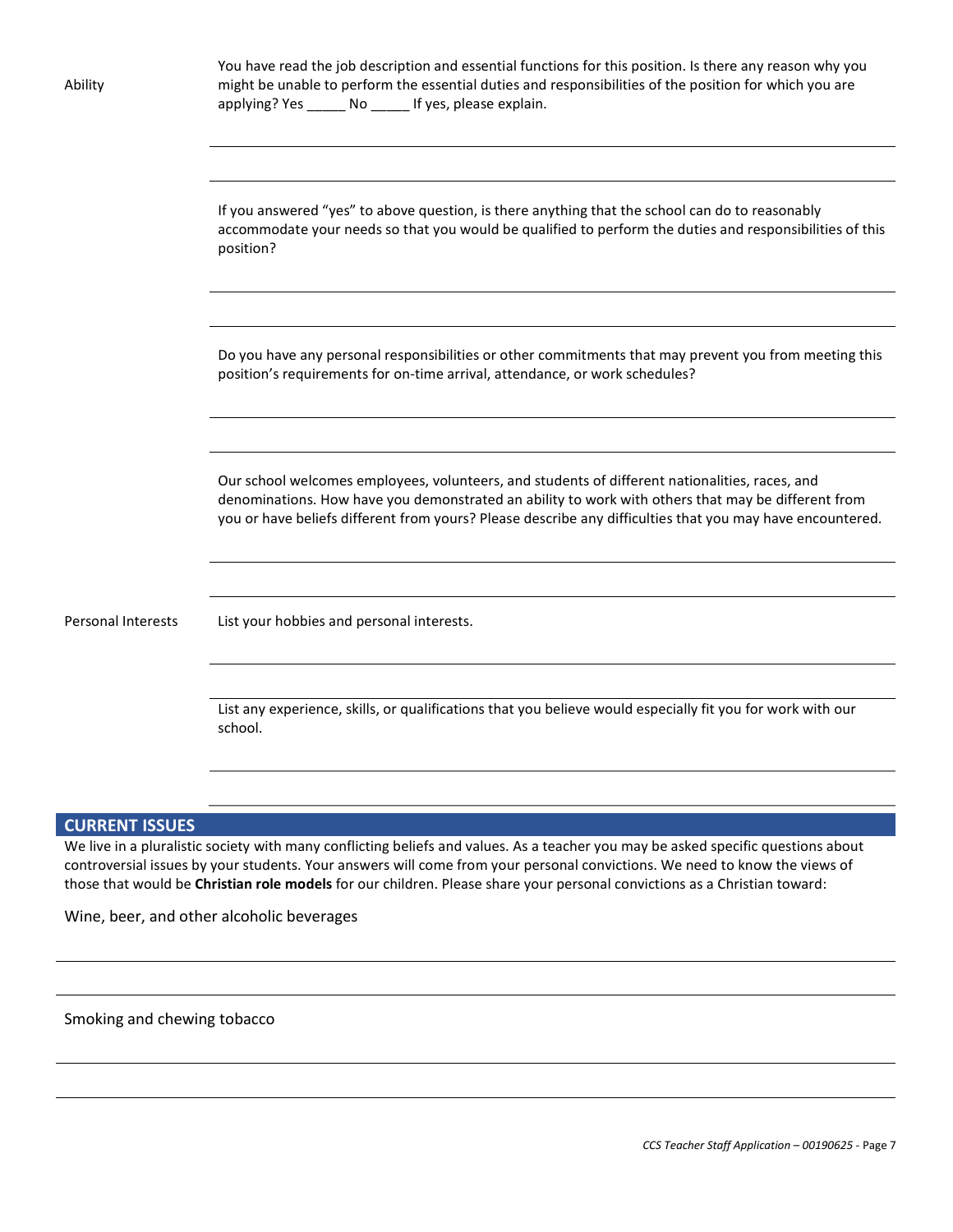Marijuana and other non-prescription drugs

Premarital sex

Divorce and remarriage

Abortion

Homosexuality

## STATEMENT OF FAITH / MISSION STATEMENT

1. We believe there is one God, eternally existing in three persons: the Father, the Son, and the Holy Spirit.

- 2. We believe that the Bible is God's written revelation to man, and that it is verbally inspired, authoritative, and without error in the original manuscripts.
- 3. We believe in the deity of Jesus Christ, His virgin birth, sinless life, miracles, death on the cross to provide for our redemption, bodily resurrection and ascension into heaven, present ministry of intersession for us, and His return to earth in power and glory. 4. We believe in the personality and deity of the Holy Spirit, that He performs the miracle of the new birth in unbelievers and

indwells believers, enabling them to live godly lives.

5. We believe that man was created in the image of God, but because of sin was alienated from God. Only through faith, trusting in Christ alone for salvation, which was made possible by His death and resurrection, can that alienation be removed.

#### EDUCATION PHILOSOPHY

Coshocton Christian School is committed to guiding each student to discover their unique abilities and to develop those graces and skills demonstrated in the life of Jesus Christ. CCS's staff will help each individual student strive to use their talents fully in all areas of academics, social and artistic endeavors, and to exercise those God-given talents in God's service and for His glory. Our team of parents, teachers, and administrators will work together to create a supportive environment conducive to learning and fulfilling God's plan.

#### ADADEMIC POLICY

Coshocton Christian School's admission policy requires that parents of prospective students do the following:

- 1. Have transcripts forwarded
- 2. Complete the initial paperwork (Pastoral Reference Form, Statement of Cooperation)
- 3. Complete interview with principal/administrator

4. Return the completed registration packet for each student along with registration fee, birth certificate, and shot records.

(Packet includes: Registration Form, Emergency Medical Form, Standards of Conduct – Grades 5-12, Financial Agreement Form, and Child Medical Statement for Preschool students.)